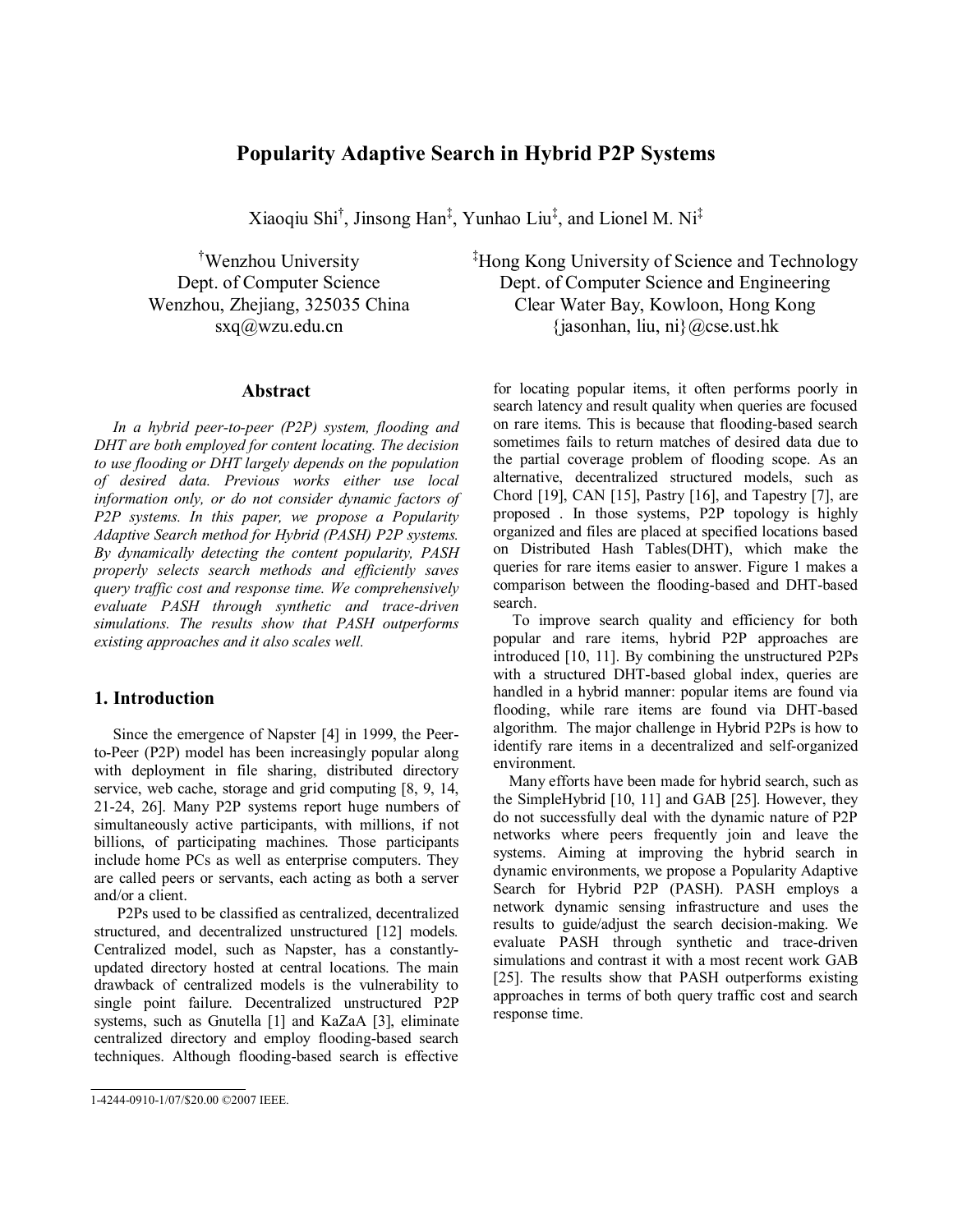

# **Figure 1. Comparison for Flooding with DHT-based search. Flooding is effective in searching popular items (only 1 hop needed to find item1), but performs poorly for rare items (5 hops needed to find item2). In contrast, DHT is efficient to find the rare items, while the maintenance of DHT is costly.**

The rest of the paper is organized as follows: Section 2 presents the related work. Section 3 discusses the major challenges in current hybrid P2Ps. Section 4 proposes our PASH approach. We describe the simulation methodology in Section 5 and present performance evaluation on PASH in Section 6. We conclude this work in Section 7.

# **2. Related Work**

A spectrum of approaches have been proposed to improve search quality and efficiency in decentralized P2P systems, such as DHT-based, flooding-based, caching-based, topology optimization and hybrid search.

DHT-based search techniques [7, 15, 16, 19] have been widely studied. An overview of DHT-based search approaches can be found in [5]. In such a scheme, items are inserted into a distributed hash table and found by specifying their unique keys. To efficiently implement a DHT, the DHT-based search algorithm must be able to determine which node is responsible for storing the item associated with the given key and then map the keys to nodes in a load-balanced manner. Meanwhile, each node needs to maintain a routing table based on the DHT overlay to forward messages and lookup items.

Flooding-based approaches are widely deployed in practical decentralized and unstructured P2P systems such as Gnutella. In those systems, peers are interconnected in an ad-hoc pattern, and queries are flooded in P2P overlays. To make Gnutella-like networks scalable, a random walk based search algorithm [12] is introduced. GIA [6] modifies the k-walker algorithms and includes flow control, dynamic topology adaptation, and one-hop replication to handle the problem of nodes' heterogeneity. In [27], authors proposed a popularity biased algorithm to enhance the efficiency of random walk based search. In

each step of queries' random walks, the next destination is determined based on the content popularities of current peer's neighbors.

Since Gnutella-like P2P is effective for locating highly replicated items but reluctant to find rare ones, a hybrid search infrastructure, SimpleHybrid, is proposed. SimpleHybrid combines Gnutella and the DHT-based PIERSearch [10, 11]. To improve the search efficiency, GAB [25] makes search decisions based on global statistics of documents' popularity (In this paper, we will use the terms of "item" and "document" interchangeably). GAB outperforms SimpleHybrid by using a gossip algorithm to make popularity-biased search possible. However, global statistics of documents' popularity obtained from gossip in GAB do not well reflect the dynamic characteristic of peers' frequently joining and leaving. This leads to unnecessary flooding or inappropriate document publishing in DHT.

# **3. Challenging Issues in Popularity Based Search**

In hybrid P2P systems, different heuristics have been used to identify which items are rare or popular, such as search frequency of keywords, keyword pair frequency, searching result size history, sampling of neighboring nodes, and historical statistics on item replicas [25]. For example, in [10, 11], a query is flooded with a limited depth first, and, if no result is returned, the query goes to the DHT. Such a design is simple and effective but inefficient in that it incurs extra overhead. It also increases the response time when searching rare documents and wastes the bandwidth due to the unfruitful flooding.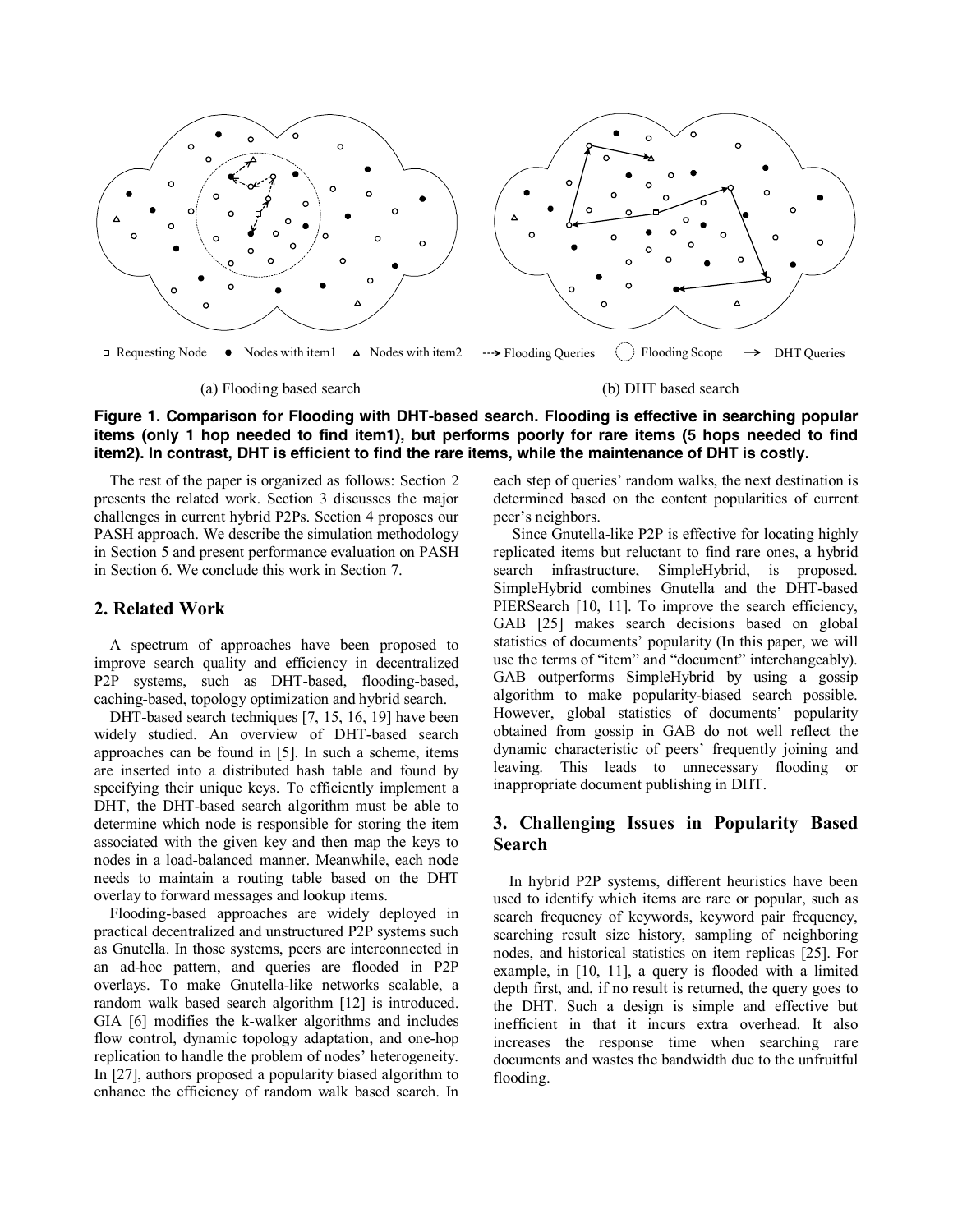

### **Figure 2. Without considering the dynamic feature, gossip-obtained popularity values are not accurate in P2P environments.**

The most recent work is GAB [25]. In the design of GAB, when a node receives a document title it has not indexed before, it tosses a coin up to *k* times and counts the number of heads before the first tail appears. It stores this value of this title and then exchanges it with other nodes by gossip to compute a maximum value. As a result, the maximum value of this title can be represented the popularity of this document. Thus, a more widely replicated document would have a larger popularity value.

Each node maintains a histogram of the popularity values of the documents it holds and a flooding threshold. When a peer would like to issue a query with a set of keywords, it first seeks the popularity values for that set of keywords and then compares them to the flooding threshold to determine the search selection.

Our observations show that GAB is effective when peers are stable and active in a long run, for example, acting as the ultrapeers. In most P2P systems, however, not all "normal" hosts have as long expected uptimes as ultrapeers and they leave or join the P2P network randomly. The study in [17] shows that in Gnutella about half of the peers in the system are replaced by new comers within one hour. Under a dynamic environment, as shown in Fig. 2, popularity computed from GAB does not well reflect the snapshot of resources' replication in P2P networks.

Our analysis below will show that the statistic of item replicas in GAB is always a monotone increasing function of the gossip rounds.

Let  $\theta$  denote a round of gossip,  $v_i(\theta)$  is replicas statistics of item *i* in gossip round  $\theta$  and  $v_{ii}$  is the popularity value of item *i* from node *j*. In GAB, for all  $v_i(\theta)$  and  $\theta$ , we have Eqs. (1) and (2).

$$
\mathbf{v}_{i}(\theta) = v_{i}(\theta - 1)\forall v_{ij} = \begin{cases} v_{i}(\theta - 1) & \text{if } v_{i}(\theta - 1) > v_{ij} \\ v_{ij} & \text{if } v_{i}(\theta - 1) < v_{ij} \end{cases} (1)
$$

$$
\Delta \mathbf{v}_i = v_i(\theta) - v_i(\theta - 1) = \begin{cases} 0 & \text{if } v_i(\theta - 1) > v_j \\ > 0 & \text{if } v_i(\theta - 1) < v_j \end{cases}
$$
 (2)

Obviously, the statistics of replicas in GAB will remain unchanged or increase even though there is a decrease in item replicas because of node departure. Indeed, under the dynamic environment, GAB statistics are far from accurate.

Let  $\eta$  denote the ratio of the real popularity value of an item to the popularity value obtained from gossip. If the latter value is less than the former one, *η* > 1; otherwise, *η*  $\leq 1$ .

If the flooding threshold is set at  $T_f$ , when  $\eta > 1$ , queries for the items whose real popularity values are within the interval  $[T_f, \eta T_f]$  would be incorrectly published to DHT, because their gossip-obtained popularity values are among  $[T_f/\eta, T_f]$ . On the other hand, when  $\eta < 1$ , queries for the items whose real popularity values are within the interval  $[\eta T_f, T_f]$  would be incorrectly flooded since their gossipobtained popularity values are within the interval  $[T_f, T_f/\eta]$ .

Both situations would result in a decline of the search performance described by Eqs. (3) and (4). Figure 3 plots the integrated metric, utility function  $U(p_i)$ , where  $p_i$  is the popularity value for item *i*, proposed by the authors of GAB [25] and shows the performance decline when  $\eta > 1$ and  $\eta$  < 1.

$$
\Delta U_1 = \sum_{p_i = T_f}^{\eta T_f} [U_{DHT}(p_i) - U_{flood}(p_i)] < 0, \quad \eta > 1
$$
 (3)

$$
\Delta U_2 = \sum_{p_i = \eta T_f}^{T_f} \left[ U_{\text{floor}}(p_i) - U_{\text{DHT}}(p_i) \right] < 0, \quad \eta < 1 \tag{4}
$$

Motivated to achieve a flexible hybrid P2P search mechanism that can work well in dynamic environment, we propose PASH, a hybrid search method which adaptively adopt the dynamic of items' popularities, to improve the search accuracy and efficiency.



**Figure 3. Utility decline.**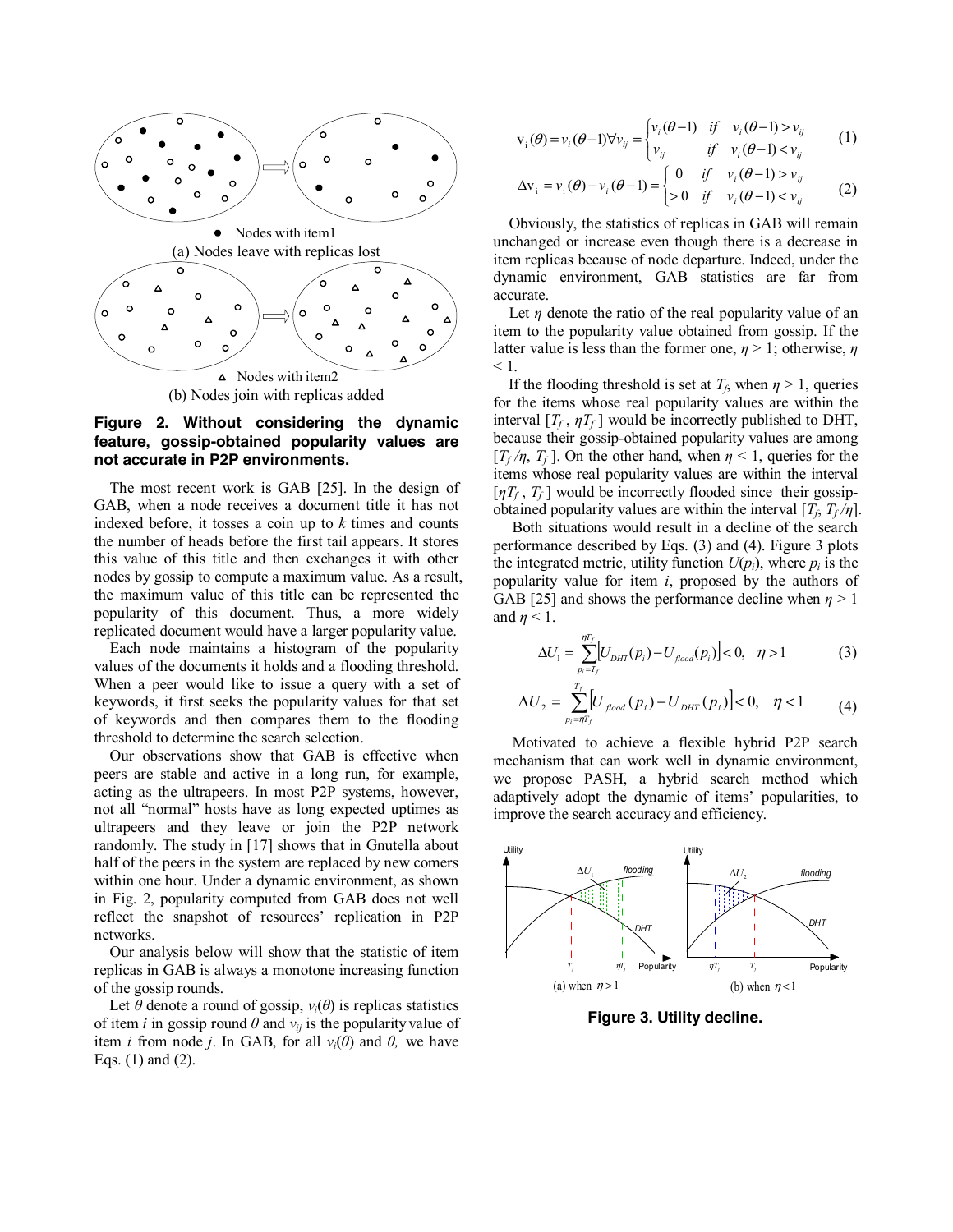# **4. PASH Design**

In PASH, the popularity value of an item is computed based on historical statistics on item replicas as well as their dynamics information. While remaining the GAB's gossip algorithm to collect the global statistics of item replicas, PASH designates "smart nodes" acting as sensors to detect the network dynamic. PASH also uses the sensing results to adjust the gossip-obtained popularity values to reflect the items' popularities more accurately. This is shown in Fig. 4.

Now we define the systems parameters of PASH. Given that there are *R* replications for all the items, and *Ri* replications for item *i* in a P2P system, such that  $\sum R_i = R$ , we define

(1) *βi*, the dynamic rate of the item *i*'s replicas per time unit in Eq. (5),

$$
\beta_i = \frac{1}{R_i} \frac{dR_i}{dt} \tag{5}
$$

(2) *β*, the dynamic rate of the replicas of all items per time unit in Eq. (6).

$$
\beta = \frac{1}{R} \frac{dR}{dt} \tag{6}
$$

In general, nodes randomly join and leave the P2P systems. Accordingly, the dynamic of those nodes would have even influences on replicas dynamics of different items. Suppose in the time interval *dt,* there is a replicas change *dR* of all items, and a replicas change *dRi* of item *i*, we have Eqs.  $(7)$  and  $(8)$ .

$$
dR_i = \frac{R_i}{R} dR \tag{7}
$$

$$
\frac{1}{R_i}\frac{dR_i}{dt} = \frac{1}{R}\frac{dR}{dt}
$$
 (8)

Equation (8) means that in decentralized P2P, we can use the value of  $\beta$  to represent  $\beta_i$ . Let *C* denote the number of shared files a node can provide. We also suppose that

- at time *t*, there are *n* nodes in the system and among them there are  $\lambda_1$  node with  $C_1$ ,  $\lambda_2$  node with  $C_2$ ,  $\cdots$ ,  $\lambda_j$ node with  $C_j$ ,  $\cdots$ ,  $\lambda_u$  node with  $C_u$ , respectively, where  $\sum \lambda_i = n$  and  $\sum \lambda_i C_i = R$ .
- in the time period  $\Delta t$ , there are  $\Delta \lambda_1$  nodes with  $C_1$ ,  $\Delta \lambda_2$ nodes with  $C_2$ ,…,  $\Delta \lambda_i$  nodes with  $C_i$ , …,  $\Delta \lambda_i$  nodes with  $C_u$  leaving the system, and  $\zeta_1$  nodes with  $C_1$ ,  $\zeta_2$ nodes with  $C_2, \dots, \xi_i$  nodes with  $C_i, \dots, \xi_v$  nodes with *Cv* joining the system. The distribution of the rate of nodes' joining or departure is statistically homogeneous.
- at time  $t + \Delta t$ , there are *n'* nodes in the system, where  $n' = n - \sum \Delta \lambda_i + \sum \xi_i$

Thus, we derive Eq. (9) from above assumptions.



**Figure 4. Flooding/DHT determination in PASH.** 

$$
\beta = \frac{\Delta R}{R\Delta t} = \frac{k \sum_{i=1}^{v} C_i \xi_i - \sum_{j=1}^{u} C_j \Delta \lambda_j}{\sum_{j=1}^{u} C_j \lambda_j \Delta t}
$$

$$
= \frac{1}{R\Delta t} (k \sum_{i=1}^{v} C_i \xi_i - \sum_{j=1}^{u} C_j \Delta \lambda_j), \quad 0 \le k \le 1
$$
(9)

If the file set that the newly coming nodes bring has no overlap with the current file set,  $k = 0$ . If the file set brought in is a subset of the current file set,  $k = 1$ . Normally, *k* would be a value between zero and one according to the overlap ratio.

Suppose that the statistics value of item *i*'s replicas, *v<sub>i</sub>*( $\theta$ ), is obtained through a gossip message at time  $t + \Delta t_0$ . At time  $t + \Delta t$  ( $\Delta t_0 < \Delta t$ ), we hope PASH is able to adjust it with a parameter *γ* to better reflect the real item replicas in the system. Then we have:

$$
v_i(\theta) \leftarrow v_i(\theta) \cdot \gamma \quad , \quad where \quad \gamma = 1 + \beta(\Delta t - \Delta t_0)
$$

We also need to compute  $\eta$ , the ratio of the real popularity value to the gossip-obtained popularity value. Thus,  $\eta = \gamma \times n / n'$ . It is difficult, if not impossible, to measure the accurate *η* or *γ* in a real P2P environment. Therefore, our later discussion will focus on how to estimate them and use them to help the search selection.

### **4.1. Node type and message type**

In PASH, all nodes are divided into three groups: *smart nodes*, *backup smart nodes*, and *lazy nodes*. Smart nodes act as sensors to detect the dynamic of item popularity in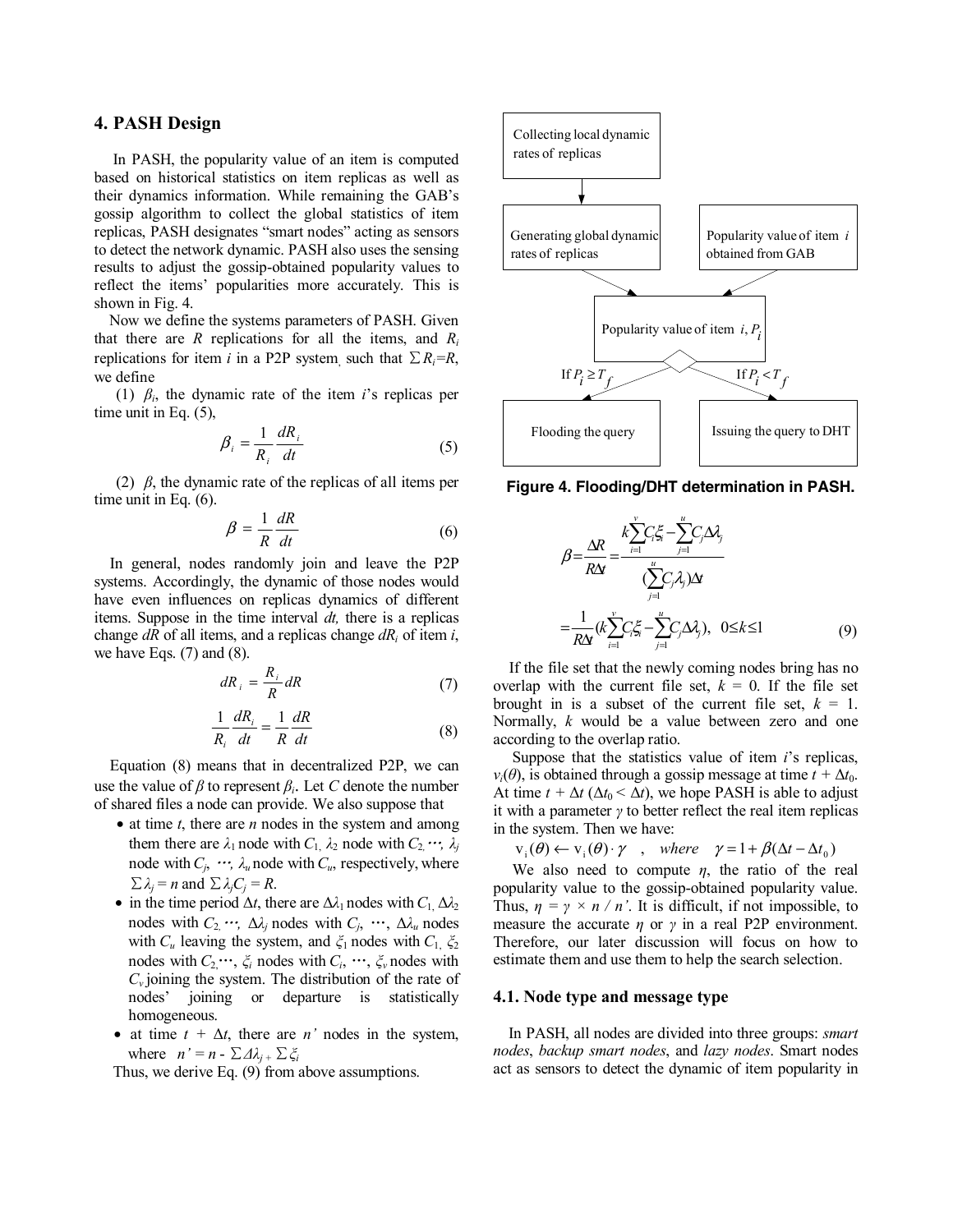

## **Figure 5. PING/PONG messages in PASH.**

the system. Each of them maintains a host list, SmartNodes List, and a list of the monitored nodes as well as the global replica dynamic rate  $\beta_g$  and the local replica dynamic rate *βl*. Backup smart nodes are candidates for smart nodes, maintaining a host list and  $\beta_g$  as well. The others are lazy nodes. Each node whether it is a smart, backup smart or lazy one maintains the information of the smart node it belongs to.

In the Gnutella 0.6 [2], byte 15 of the GUID field is reserved. We utilize the first two bits of this byte to identify the node's type, where "00" means lazy, "01" means backup smart, and "10" or "11" means smart. Furthermore, "10" means a smart node is "idle" and "11" means a smart node is "busy". When a smart node is capable of monitoring extra nodes, it marks itself as "idle", otherwise as "busy". Each node marks its neighbors as "smart", "backup smart", or "lazy". For a smart node, the third bit of byte 15 in GUID field is used as a "calculating bit". The default value of this bit is set to "0".

To reduce the traffic cost, we further modified the PING/PONG messages of Gnutella 0.6 protocol to piggyback the dynamics information of the system. We present the modified PING/PONG messages in Fig. 5. All types of PONG message have a "sensor" field to indicate to which smart node the responding node belongs.

One key issue here is how many smart nodes we need to deploy in the P2P system. An obvious tradeoff is that too many smart nodes incur unnecessary overhead and too few might lead to inaccuracy. We need to consider the size of the P2P system, computational capability of each node, sensing coverage, expected sensing accuracy, and acceptable traffic overhead, etc. In PASH, we select a proper ratio of the number of smart nodes to the number of all nodes through experiments, and we have more discussions on this issue in Section 5.

Each smart node maintains a SmartNodes List. It includes a number of other smart nodes. When initializing, a smart node creates its SmartNodes List from its host list. All smart nodes construct a mesh, as illustrated in Fig. 6. A smart node would utilize the information of "sensor" field in the received PONG messages. For example, a smart node *s* receives a PONG message, in which the "sensor" field has indicated a node *u* is a smart node but not included in *s*'s local SmartNodes List. The node *s* will try to contact node *u*. If node *u* is active, node *s* includes *u* into its SmartNodes List. In this way, smart nodes can expand their SmartNodes Lists. As an option, SmartNodes List could be implemented as a subset of the host list in order to reduce the storage cost.

### **4.2. Smart node selection**

Suppose the P2P system has *n* nodes and *x* smart nodes. PASH hereby sets the probability of a node becoming a smart node to *x/n*. Each smart node would monitor approximately *n/x* nodes and include them into its monitoring list.

When a fresh node joins the system, it obtains a host list from the bootstrapping node. It then calculates a probability  $p = S \times (x/n)$ , where *S* is the number of its neighboring host. If  $p < 1$ , it acts as a lazy node. If  $p > 1$ , and the number of smart nodes in its host list has exceeded *p*, the node would become a backup smart node. Otherwise, if the number of smart nodes in its host list is less than *p*, the node becomes a smart node.

When a smart node leaves the system normally, it selects a backup smart node from its host list as its successor. The smart node then transfers the list of the monitored nodes to its successor. In addition, it informs its leaving to all other backup smart nodes in its host list with a "busy" Smart PING message. When a smart node is overloaded, it balances its work by delivering a part of its list of the monitored nodes to a backup smart node in its host list. Each leaving or overloaded smart node sends a "busy" Smart PING message to the monitored nodes to inform the handover. Meanwhile, the chosen smart node sends the "idle" Smart PING messages to those monitored nodes to confirm this replacement.

When a node joins the system, whatever role it chooses, say as a lazy, backup smart, or smart node, it selects one and only one "idle" smart node as its sensor node. During its lifetime, the node would not change its sensor node except: 1) the smart node hands over the duty to another smart node; or 2) the sensor is abnormally offline. In the second case, the node would check its host list to choose another "idle" smart node as its sensor.

## **4.3. Popularity dynamics sensing**

PASH requires each smart node detect the changes of its monitored nodes and share this information with other smart nodes.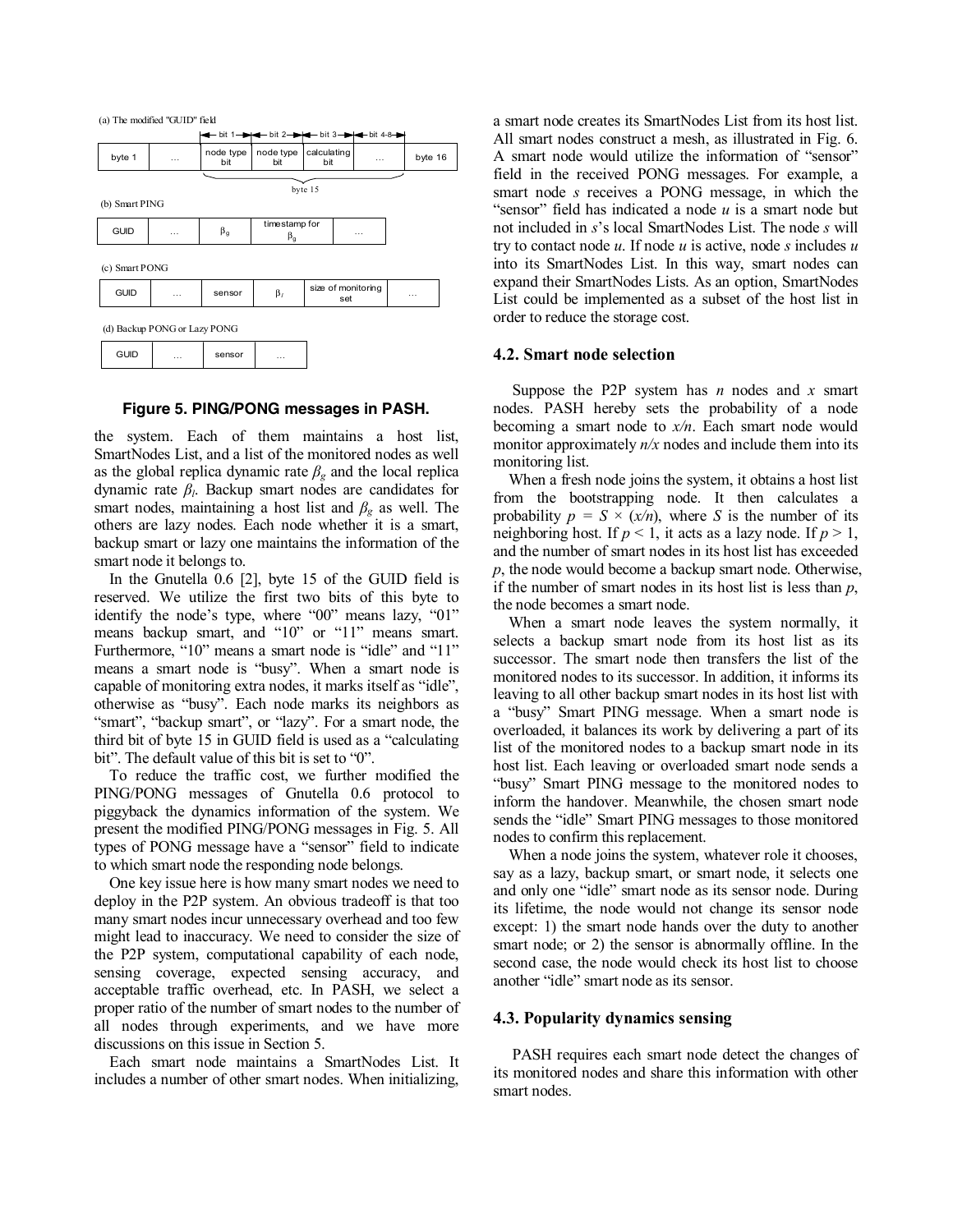

(a) Initial mesh topology among the Smart Nodes





(b) Node 19,11,14,8 and 7 are requested to be as collector



(c) Node 19 forwards the request to node 14, and node 11,14, 8 forward the request to node 7.

### (d) Node 7 is elected as a collector for all other nodes.

# **Figure 6. Collectors' selection.**

### **4.3.1. Local sensing**

Periodically, a smart node checks the replica changes of the node in its monitoring list and computes local dynamic rate of the replicas, *βl*. To make the local sensing available, a smart node still holds the information of leaving nodes in its host list until this sensing time period ends in case it loses the trace of those leaving nodes. Suppose the sensing time period is  $\tau$  and there are  $\psi_1$  node with  $C_1$ ,  $\psi_2$  node with  $C_2$ ,  $\dots$ ,  $\psi_j$  node with  $C_j$ ,  $\dots$ ,  $\psi_s$  node with  $C_s$  in last sensing time point  $t$ . During this time period, there are  $\Delta \psi_1$  nodes with  $C_1$ ,  $\Delta \psi_2$  nodes with  $C_2$ ...  $\Delta \psi_j$  nodes with  $C_j$ ,  $\cdots$ ,  $\Delta \psi_s$  nodes with  $C_s$  no longer active, and  $\zeta_1$  nodes with  $C_1$ ,  $\zeta_2$  nodes with  $C_2$ ,  $\cdots$ ,  $\zeta_i$  nodes with  $C_i$ ,  $\cdots$ ,  $\zeta_g$  nodes with  $C_g$  joining the monitoring set. Then,  $\beta_l$  is given by Eq. (10).

$$
\beta_i = \frac{\Delta R_i}{R_i \Delta t} = \frac{k \sum_{i=1}^{g} C_i \zeta_i - \sum_{j=1}^{s} C_j \Delta \psi_j}{\tau \sum_{j=1}^{s} C_j \psi_j}
$$
(10)

The local sensing period  $\tau$  for each smart node is equal to the global exchange period, which is a pre-determined system parameter. The  $\tau$  is adjusted accordingly when a new global exchanging period is adopted.

### **4.3.2. Global exchanging**

Smart nodes obtain the perspective of the global dynamics by periodically exchanging the detected dynamic information of monitored nodes. During a globally exchanging period, each smart node has an option for its role: acting as a collector or a non-collector. A collector is in charge of collecting, computing, and releasing the global dynamic information, while a noncollector only provides its local information and accepts updated global dynamic information from the collector.

A smart node can be a collector candidate if and only if there is no other node in its SmartNodes List has an IP address smaller than itself. Otherwise, it will request the node with the smallest IP address in its SmartNodes List as the collector. The requested node would serve as a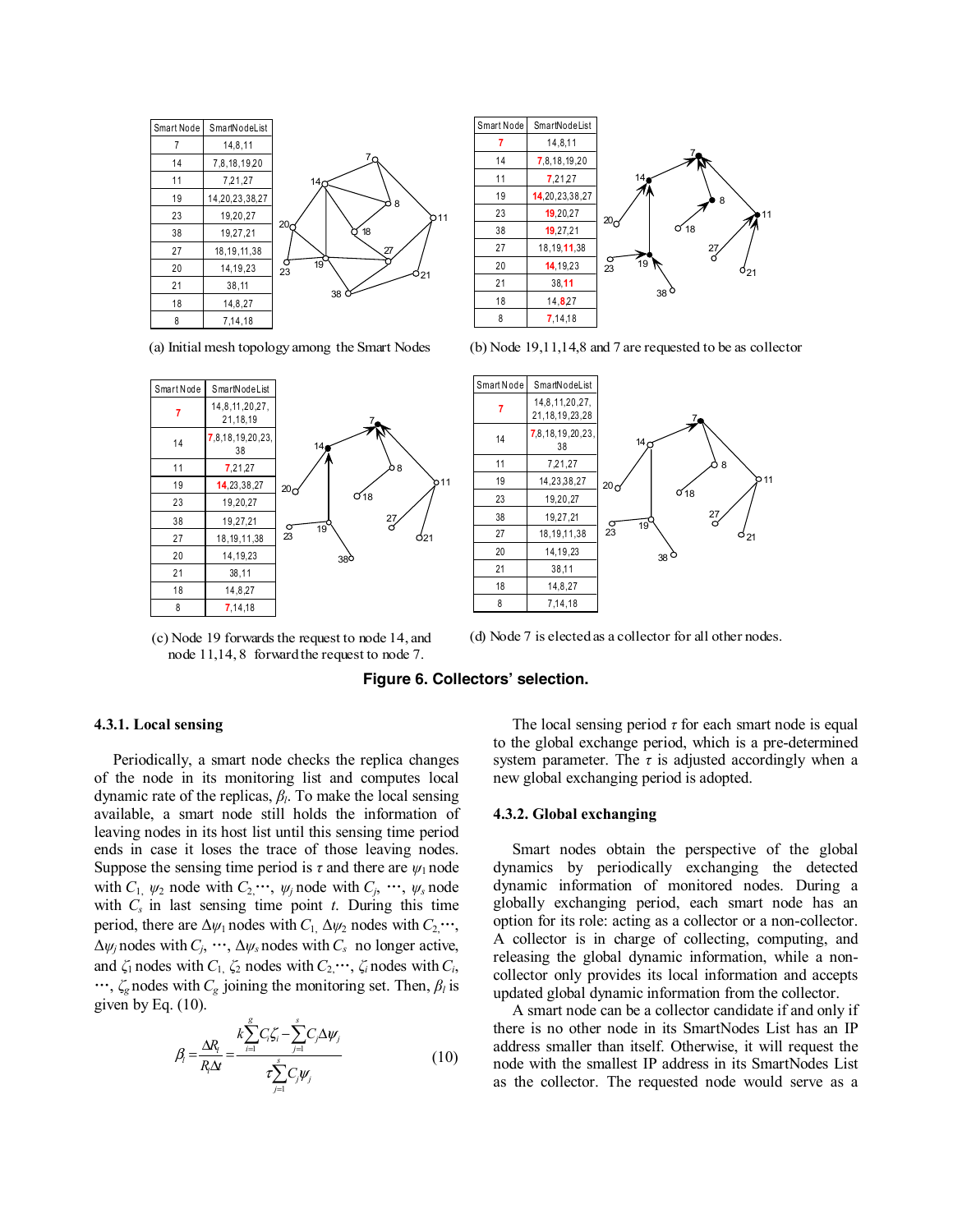collector if and only if there is no other Smart node with a smaller IP address in the SmartNodes List of its own. Otherwise, it would forward/redirect the request to the node with the smallest IP address in its SmartNodes List. Figure 6 plots an example of this election routine. For saving traffic overhead, a requested non-collector node forwards/redirects all requests with only one packet instead of sending a bunch of packets for those requests.

To lessen the processing cost and traffic overhead, a smart node that currently is a non-collector would call the collector election routine only under the following three situations: a) its current collector node is no longer active; b) there exists a new coming smart node with a smaller IP address than the current collector in its SmartNodes List; c) as a newly joining node, when there is no any collector node. On the other hand, a smart node serving as a collector would call the collector election routine only if it includes a new smart node with a smaller IP address into its SmartNodes List.

The global exchange period is divided into two subperiods, shown in Fig. 7. In the first sub-period, a collector issues Smart PING messages, in which the "calculating bit" is set to "1", to all the requesting noncollectors and waits for replied PONG messages. Each non-collector provides the dynamic rate of its local replicas,  $\beta_l$ , as well as the size of its monitoring set,  $n_l$ , to the collector with a Smart PONG message.

In the second sub-period, the collector collects all received  $\beta_l$  and computes  $\beta_g$ . Suppose the collector has received *r* PONG messages, each with information (*βli,*   $n_{li}$ ), it computes  $\beta_g$  as follows.

$$
\beta_{g} = (\sum_{i=1}^{r} n_{li} \beta_{li}) / \sum_{i=1}^{r} n_{li}
$$
\n(11)

The collector then forwards the updated  $\beta_g$  to all of the requesting smart nodes with a Smart PING message, in which the "calculating bit" is reset to "0". When the requesting smart nodes receive the message, they deliver the information to all their monitoring nodes also by sending Smart PING messages.

### **4.4. Search selection**

PASH utilizes the global dynamic information to adjust item popularity when publishing a query or gossiping the item popularity to other nodes.

Whenever a node receives a query for item *i*, it will compute the popularity value of item *i* before making a search decision. For any node, suppose current time is *t*, the popularity value for item *i* that the node has held is  $p_i(t_0)$  with a timestamp  $t_0$ , where  $t_0 \leq t$ , it adjusts  $p_i(t_0)$  into  $p_i(t)$  by using Eq. (12).

$$
p_{i}(t) \leftarrow p_{i}(t_{0}) \cdot \gamma = p_{i}(t_{0})[1 + \beta_{g}(t - t_{0})] \tag{12}
$$



**Figure 7. Global exchange period and subperiods.** 

If  $p_i(t)$  exceeds the threshold  $T_f$ , the query will be flooded. Otherwise, the query will be issued via DHT.

During the Gossip process, if a node has known a *vi*, the replica statistic of item *i* with a timestamp  $t_1$ . When receiving a gossip message from a node *j* at time *t*, within which the replica statistic of item *i* is  $v_{ij}$  with a timestamp  $t_2$ , it updates  $v_i$  by using Eq. (13)

$$
v_i = \gamma_i v_i \forall \gamma_2 v_{ij} = v_i [1 + \beta_g (t - t_1)] \forall v_{ij} [1 + \beta_g (t - t_2)]
$$
  
= 
$$
\begin{bmatrix} v_i [1 + \beta_g (t - t_1)], & if \quad v_i [1 + \beta_g (t - t_1)] \ge v_{ij} [1 + \beta_g (t - t_2)] \\ v_{ij} [1 + \beta_g (t - t_2)] & if \quad v_i [1 + \beta_g (t - t_1)] < v_{ij} [1 + \beta_g (t - t_2)] \end{bmatrix} (13)
$$

### **5. Simulation Methodology and Metrics**

We evaluate PASH through synthetic and trace-driven simulations. The Ion P2P Snapshots [20] we used in this work include topologies of a hybrid Gnutella system from 2004 to 2005. Based on the real P2P topologies from this trace, we construct our testbed with a P2P network including  $10^3 \sim 10^4$  peers. To perform the flooding and DHT search simultaneously, we mainly include ultrapeers into our testing topologies. Each peer holds resources which follow the Zipf distribution. The physical internet layer is generated by BRITE [13], in which the internet topology holds about 30000 nodes. Peers are joining and leaving the network based on existing observations on P2P behaviors [18].

In our simulation, we construct the DHT by using the SHA-1 algorithm. Therefore, any key stored in nodes has a size of 20 bytes. The flooding search is performed by employing the Breadth First Search (BFS) algorithm. To investigate the search performance, we simulate  $10<sup>5</sup>$ queries iteratively for each run and report the average of 30 runs.

We use the following metrics to evaluate PASH performance.

**Estimation error.** It is used to evaluate the accuracy of estimated popularity values of items when performing PASH. Since the dynamic change of P2P systems is considered by PASH, we expect PASH can report more accurate popularity values of items when making the selection between flooding and DHT.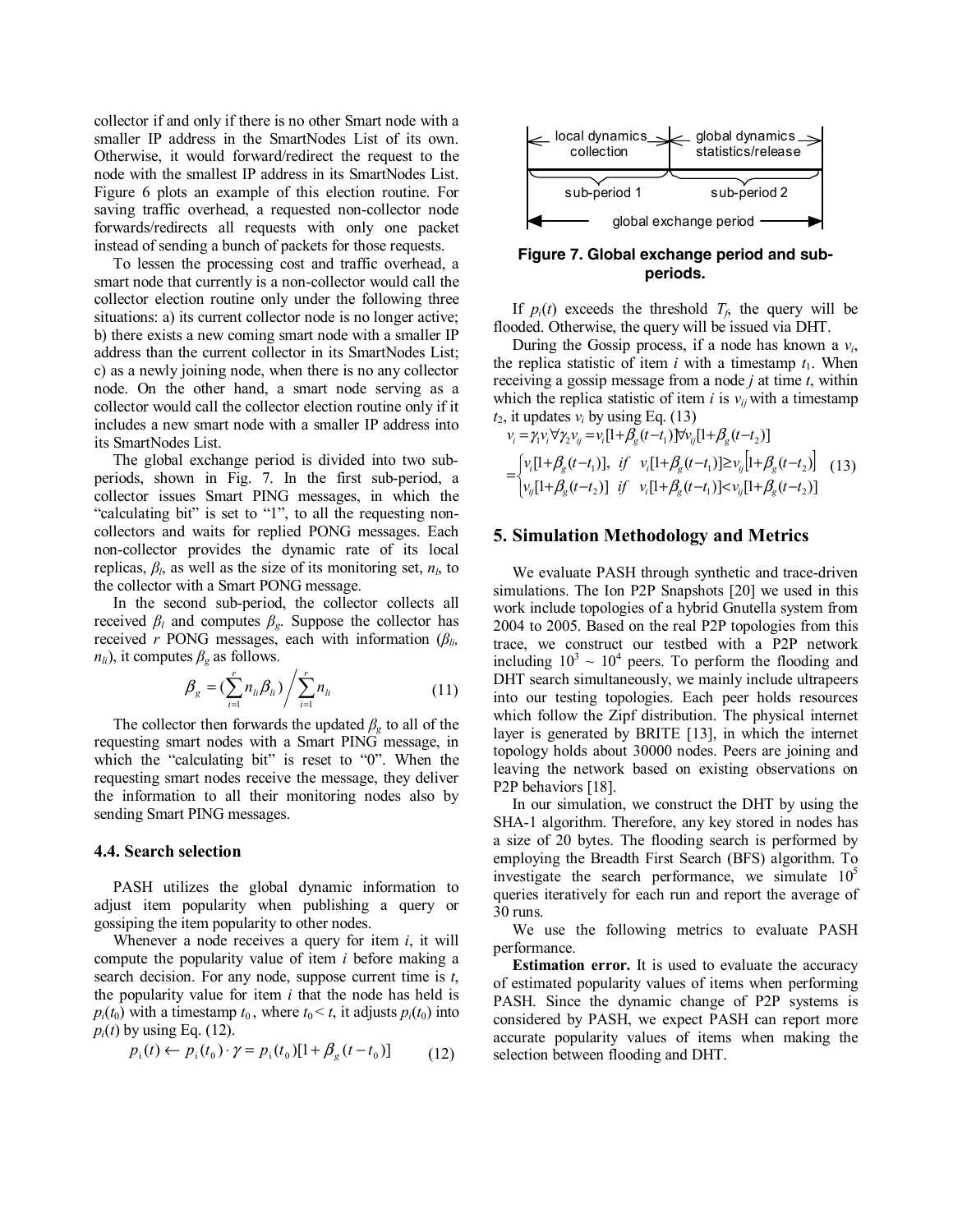

**Figure 8. Smart node ratio determination. Figure 9. Computing accuracy.** 



**Figure 10. Estimation error vs. system dynamic**  rate (Topology size is 10<sup>3</sup>).

**Traffic overhead.** From the network administrators' point of view, traffic cost is the most important metric to reflect the impact caused by P2P applications. In the P2P overlay, each edge is uniquely mapped into a path in the underlying internet layer, whose length is *l*. In one query cycle, we calculate the sum of the distances of the enrolled edges that this message traversed. Thus, the traffic overhead of a query cycle can be computed as *H* =  $M \times L = \sum |m_i| \times l_i$ ,  $1 \le i \le e$ , where  $|m_i|$  is the size of messages that traverse, and *e* is number of enrolled edges. We report the traffic overhead per link in performing PASH to reflect the reduced traffics cost.

**Response time.** This is an important metric which end users of P2P systems are mainly concerned. Shorter response time leads to higher degree of satisfaction and better service quality. In this work, we define the response time as the period of time from starting a search to receiving the first response, and show the response time reduction achieved by PASH.

We also examine several system parameters of PASH, such as the smart node ratio and algorithm convergence. These important parameters guarantee the effectiveness and efficiency of PASH.





**Figure 11. Estimation error vs. system dynamic**  rate (Topology size is 10<sup>4</sup>).

# **6. Performance Evaluation**

We first determine the best smart node ratio of PASH. As mentioned in Section 4, we employ a probability based smart node assignment scheme. We compute the expected sensing accuracy of different traces. Figure 8 plots the expected smart node ratio *x/n* in two representative P2P topologies. For any given P2P topology, the sensing accuracy increases when enlarging the *x/n* ratio. We increase the smart node ratio  $x/n$  from 0, and stop when the derivative of sensing accuracy tends towards zero. At this point, we say the system obtains a sufficient smart ratio. The results show that the proper value of *x*/*n* is about 15% when there are about 1000 nodes, whereas this value is less than 10% when the size of P2P topology reaches  $10^4$ .

We find the proper ratio would decrease when the size of the system increases. Figure 9 depicts this trend with different computing accuracy. Indeed, the larger the P2P network size is, the less smart nodes are needed. Following our smart node generation strategy, PASH always selects those nodes with a probability  $p = S \times x/n$ , where *S* is the number of candidate peers. In this way, those nodes with high connection degree would be selected as smart nodes with a higher probability.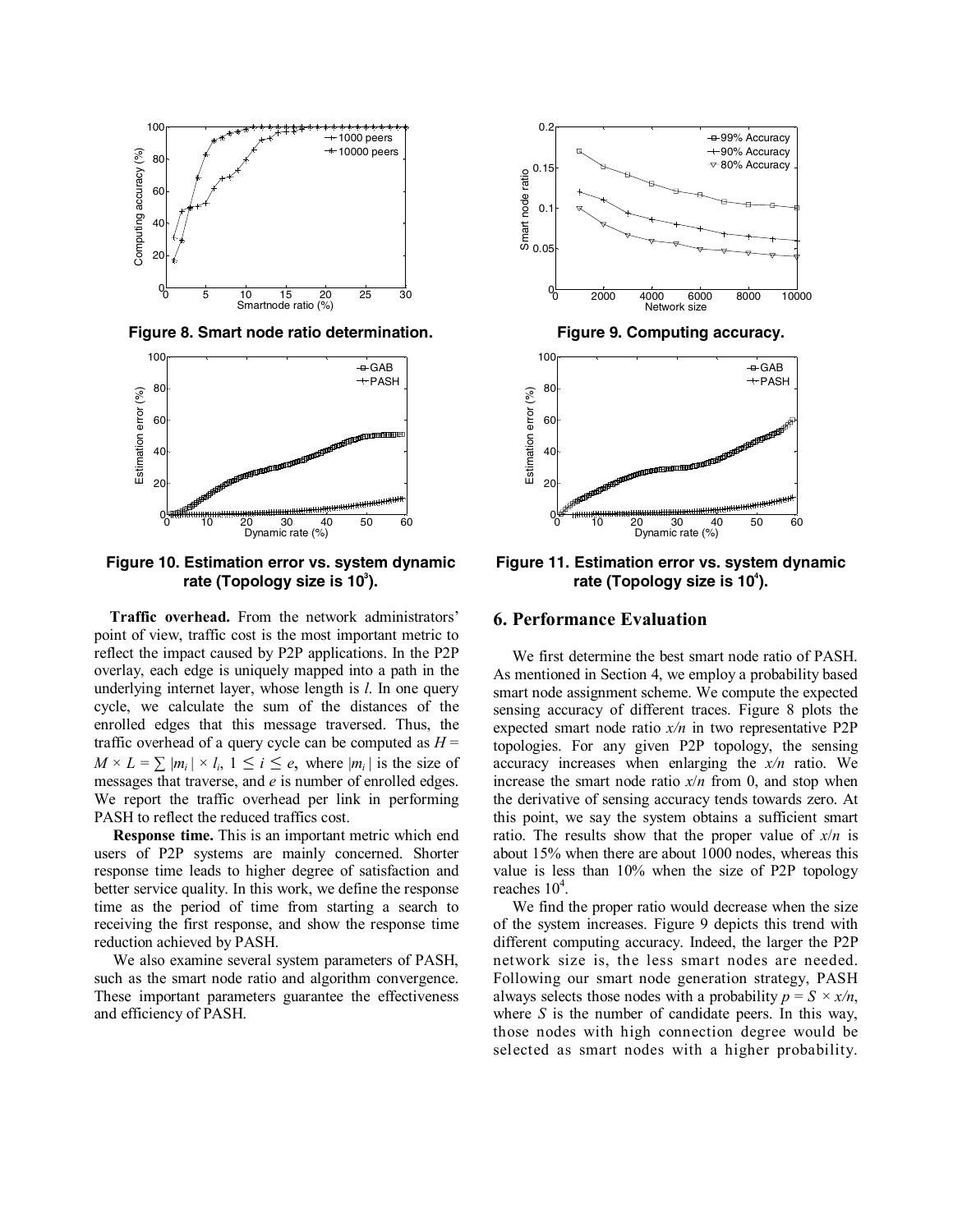

**Figure 14. CDF curve of response time of 105 queries (Topology size is 10** $^3$ **).** 

As shown in Fig. 9, PASH reduces the smart node ratio when increasing the system size, while the computing accuracy of popularity values can still be guaranteed.

After determining the proper smart node ratio, PASH makes use of it to compute the popularity values for the requested items. Here we compare PASH with GAB in the estimating accuracy of item popularity. Both GAB and PASH would incur some estimation errors in the flooding/DHT decision. PASH reduces the errors by involving the system dynamics into the estimation. We define the estimation error *ε* by  $\epsilon = (E - P)/P$ , where the *E* is estimation value and *P* is the exact popularity value of an item. Figures 10 and 11 show that PASH outperforms GAB in estimating the accuracy of popularity values of items in a dynamic P2P system.

Another key issue is the convergence of PASH, that is, how fast the PASH is able to enter a stable state. To this end, we keep inserting queries into the system at a fixed speed, around 100 queries per second. The desired objects follow the Zipf distribution [13]. We also assign each node a lifetime that follows a log-quadratic curve [18], which can be approximated by using two Zipf distributions. We observe the change of network traffic in the system. At the very beginning, PASH has minor impact on the system as peers do not come and leave frequently, and the traffic overhead of using GAB is similar to PASH, as shown in Fig. 12. Later, when the





**Figure 15. CDF curve of response time of 105 queries (Topology size is 10<sup>4</sup>).** 

network tunes due to the peers' joining and leaving, the traffic overhead decreases as PASH avoids unnecessary flooding. Specifically, PASH works steadily after about 200s.

In Fig. 13, we show the average traffic overhead of PASH on P2P overlay. The curves indicate that PASH reduces traffic overhead on overlay link by about 20-35%. Note that we let both protocols search the same items. PASH is particularly effective for those items whose popularity values are close to the flooding/DHT threshold. Another benefit in using PASH is the reduction of response time. Figures 14 and 15 show that the average response time of queries is reduced by 50%. It is because that the more accurate selections between flooding and DHT help PASH outperform GAB-like protocols in both the traffic overhead and response time.

## **7. Conclusion**

In a hybrid P2P system, flooding and DHT are both employed for content locating. The decision to use either a flooding search or a DHT search depends on the population of desired data. Existing works do not consider the dynamic factors of P2P systems when counting data popularities.

In this paper, we propose PASH, which provides an efficient and accurate search decision mechanism by